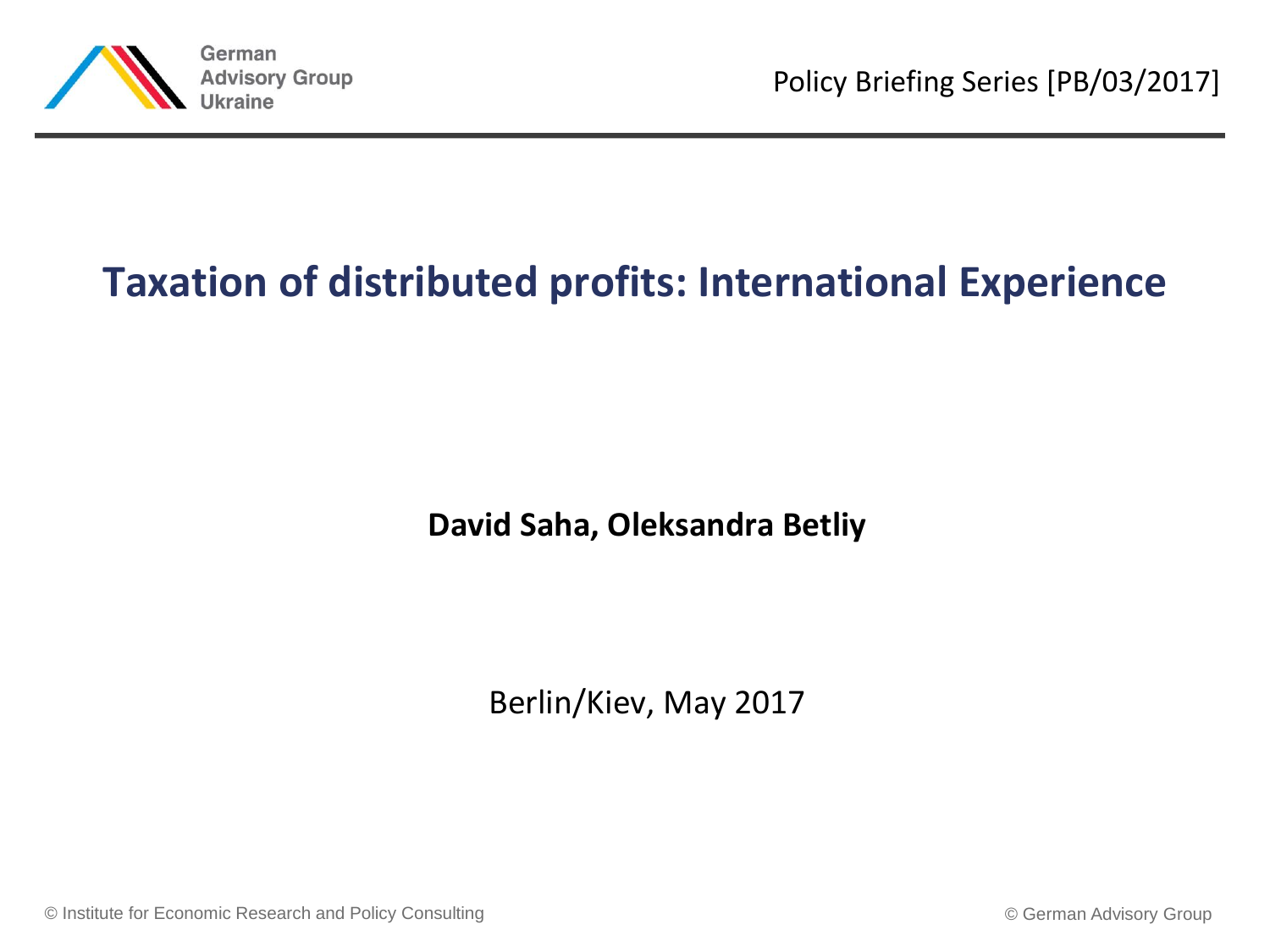# **Introduction**

#### Background

- Ongoing discussion about replacing the Corporate Profit Tax (CPT) by a tax on distributed profits ("Exit Capital Tax") Ukraine
	- CPT tax base: Financial profit of companies
	- Distributed profit tax base: Transactions in which capital leaves the domain of the tax system (dividends, surcharges on transfer prices etc).
- German Advisory Group has published a Policy Study (PS/01/2017) on this study including a comparison of the two systems and recommendations

#### Content of this Policy Briefing:

- **IF International experience with taxes on distributed profits** 
	- Estonia: Original implementation distributed profit tax, still in place
	- Macedonia: Distributed profit tax implemented, but reversed
	- Moldova: Failure of a reform
	- Georgia: Distributed profit tax introduced in 2017
- Basic design features, economic and fiscal effects, implications for UA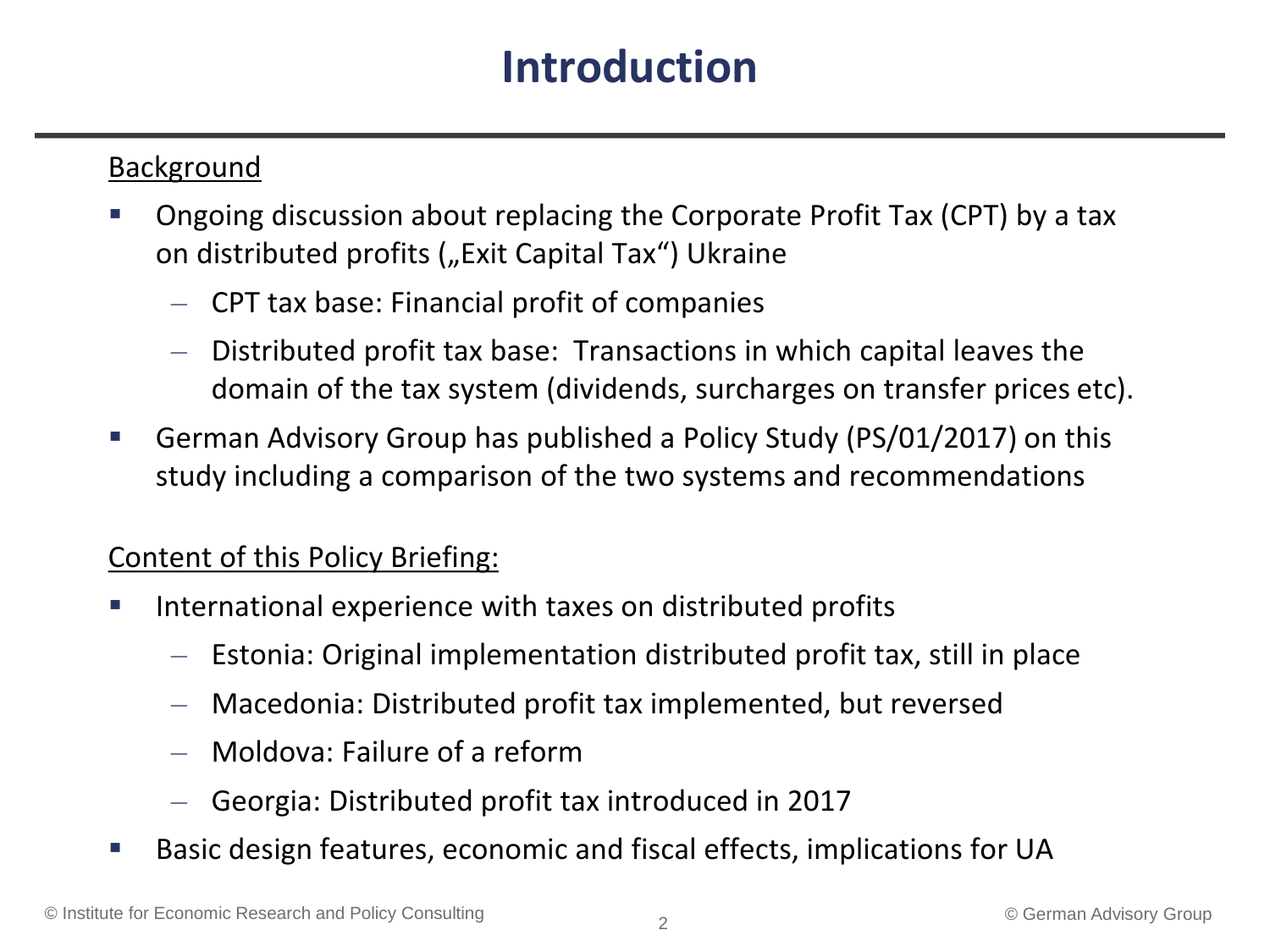# **Estonia: First case of tax on distributed profits**

#### **History**

- 2000: Change from a conventional CPT to a tax on distributed profits of companies
- $\blacksquare$  Still in place
- **Original instance of a tax on distributed profits**

#### Motivation

- Strengthen equity base of companies to stimulate investments
- **Discourage the use of tax havens**
- Reduce compliance and administration costs

- Applies to resident companies and permanent establishments
- Tax rate of 20%
- Tax base: Distributed profits or disbursements equalized with profit distributions (e.g. expenses related not to business activities, large donations, related party transactions)
- No double taxation of dividends
- **No thin-capitalization rules**
- Monthly tax returns are filed and the tax is paid on the 10th of each month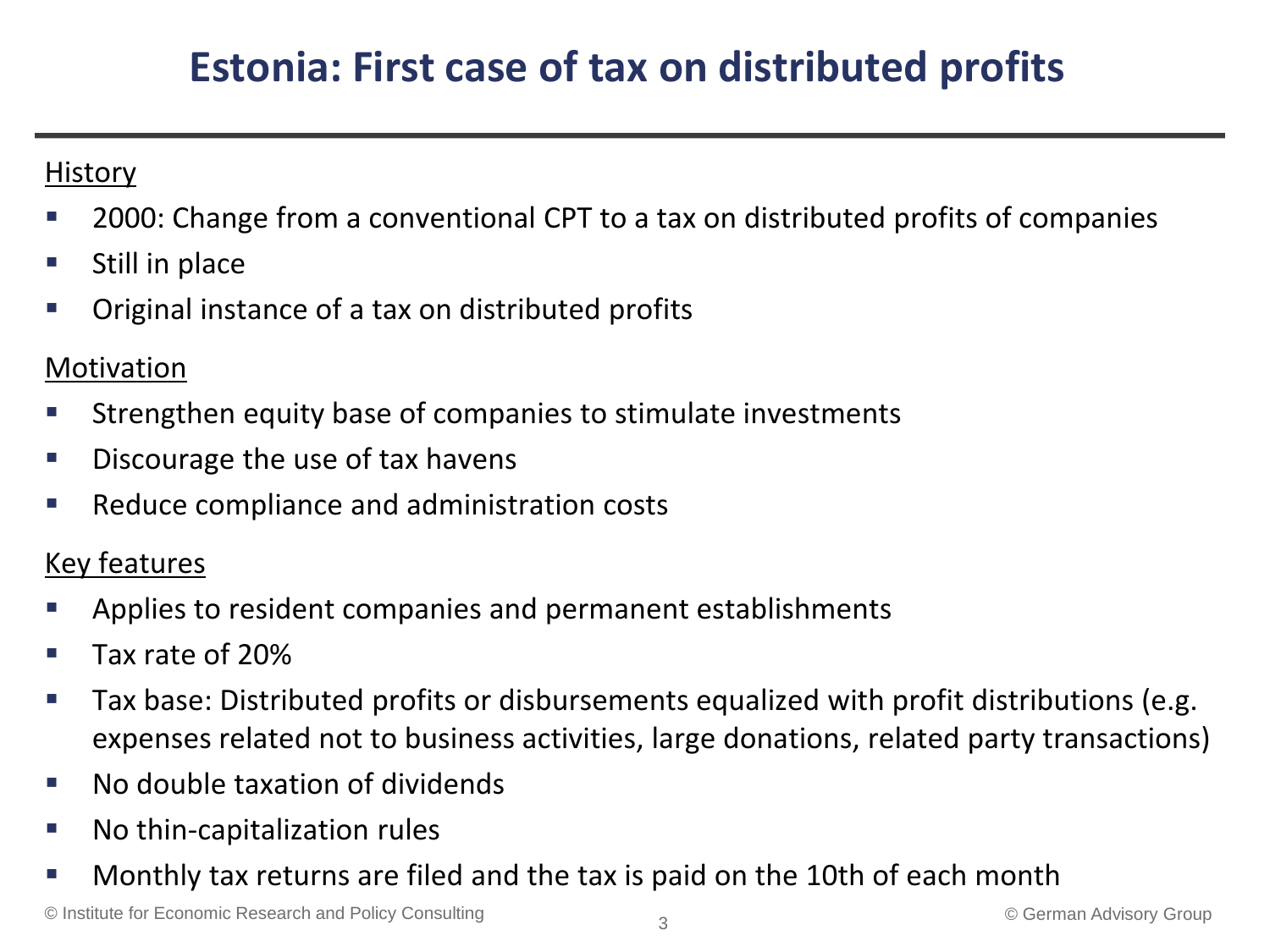## **Estonia: Fiscal impact**



*Source: IMF Government Finance Statistics*

- Corporate tax revenues in Estonia declined from 2% to 1% of GDP during the reform
- In later years, revenues from distributed profit tax around 1.5% of GDP
- Larger fiscal contribution of corporate tax in other Baltic states up to 2.5% of GDP

#### **Fiscal impact of reform negative, 0.5% - 1% revenue shortfall due to tax reform**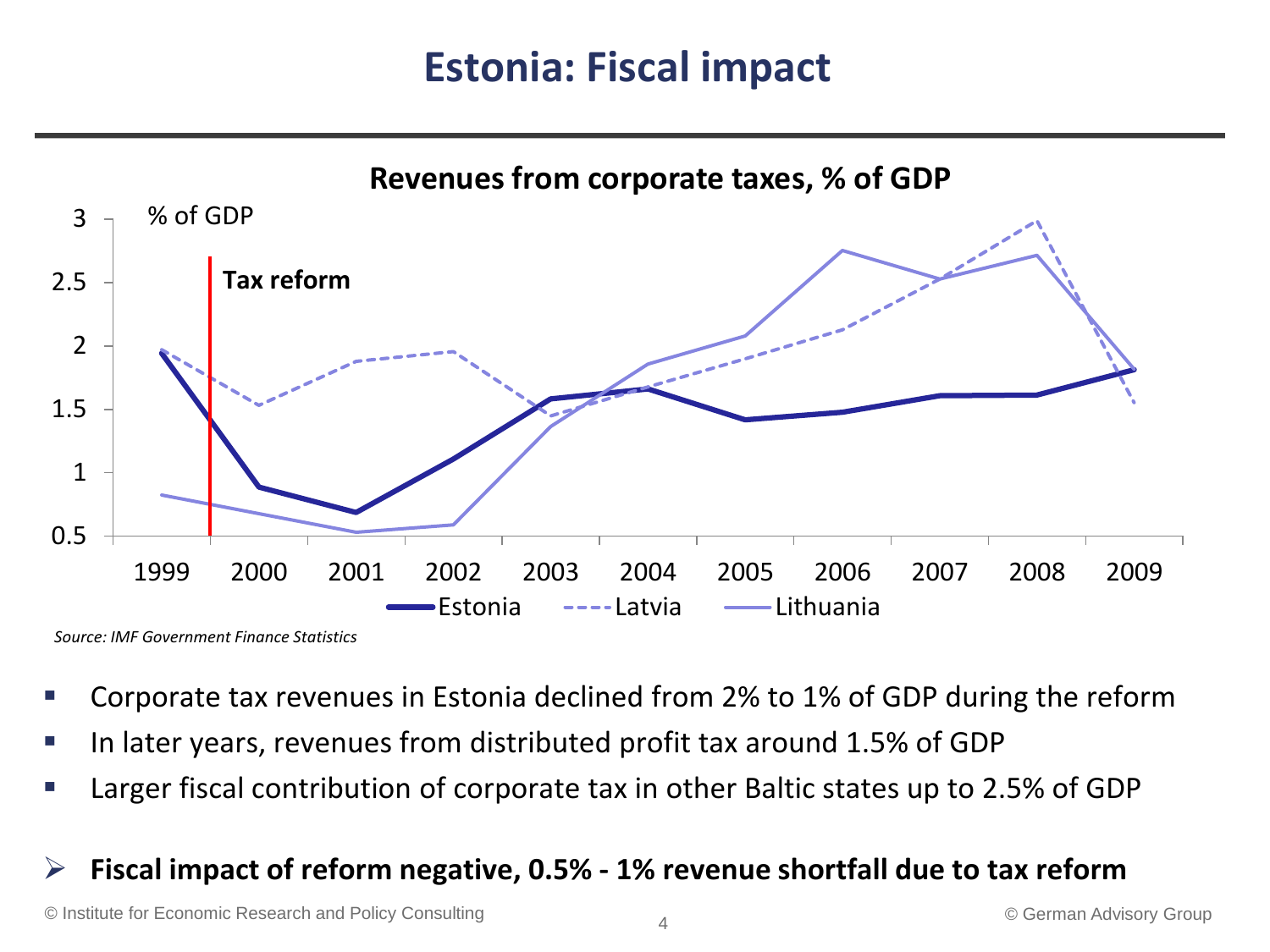# **Estonia: Economic impact**



GDP

- Rapid growth of Estonia's economy in 2000s
- However, no significant difference in growth rates from neighbours after introduction of tax on distributed profits

#### Investments

- Higher investments in Estonia than in Lithuania and Latvia already pre-2000
- Investments accelerated after reform, but grew even faster in Latvia
- However, low debt-equity ratio of firms in Estonia due to retained earnings

## **No obvious economic effect of distributed profit tax visible**

*Source: World Economic Outlook database, April 2017*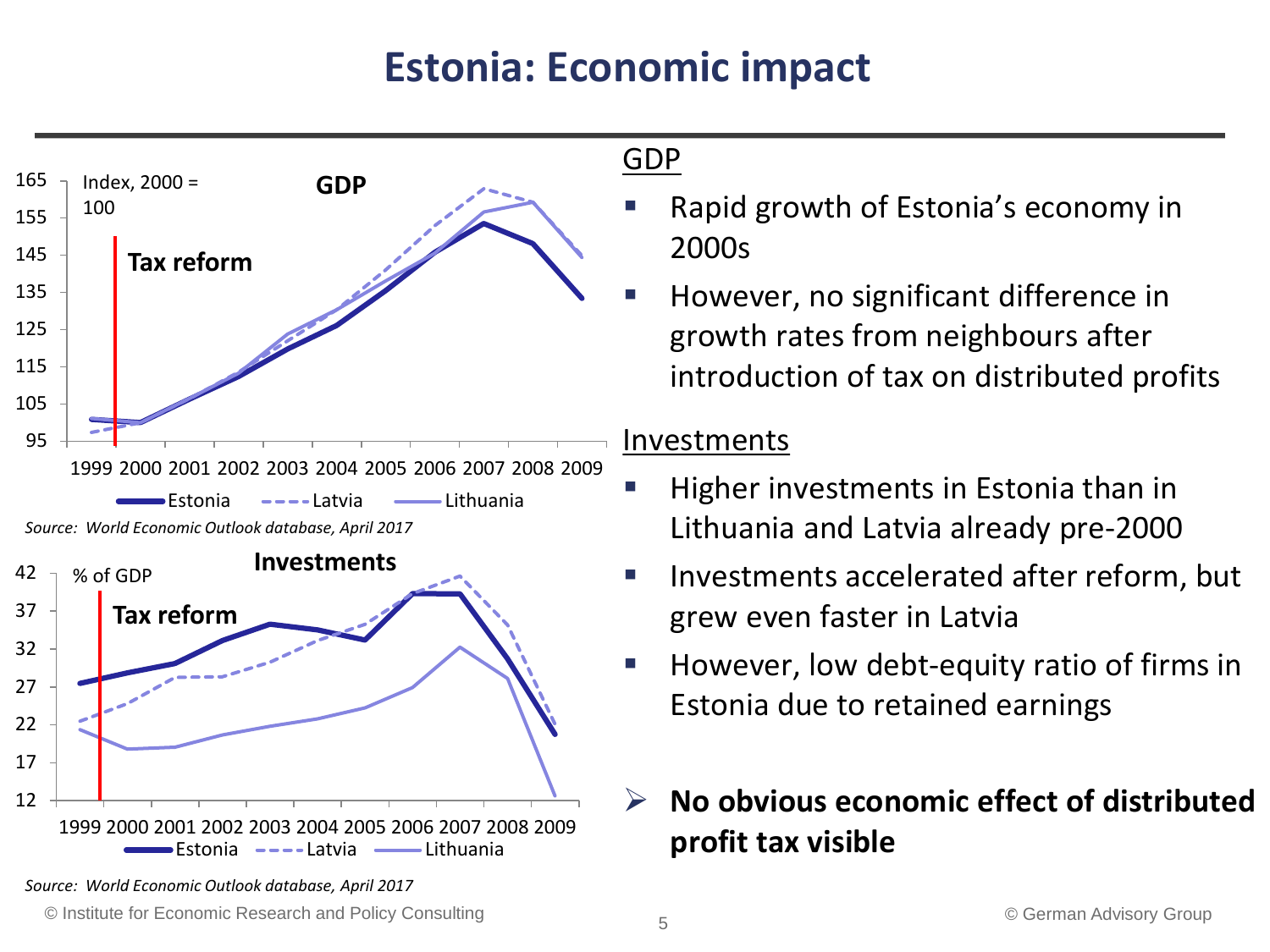## **Estonia: Overall assessment**

### Effects of the reform

- Fiscal effect: Negative until 10y after reform
- Economic effect: No clear effect
- However: Despite no clear evidence of positive economic effects, companies and the government are confident that the tax reform further improved the business climate

#### Special features of the Estonian implementation

- EU compatibility
	- During reform, there were concerns that the tax may be a withholding tax on dividends (prohibited by parent-subsidiary directive)
	- Since the ECJ "Burda" decision in 2008, it is clear that this is not the case
- Estonia effectively became a "corporate bank" for multi-national companies' profits
	- Profits stored tax-free in Estonia, no tax on interest payments
	- This approach is not suitable for a larger country such as Ukraine
- Avoidance issue: Credits to related parties given by Estonian companies
	- Unless credit is repaid, effectively an untaxed profit distribution
	- Currently under discussion: A "collateral income tax" on the credit, to be refunded when the debtor repays the credit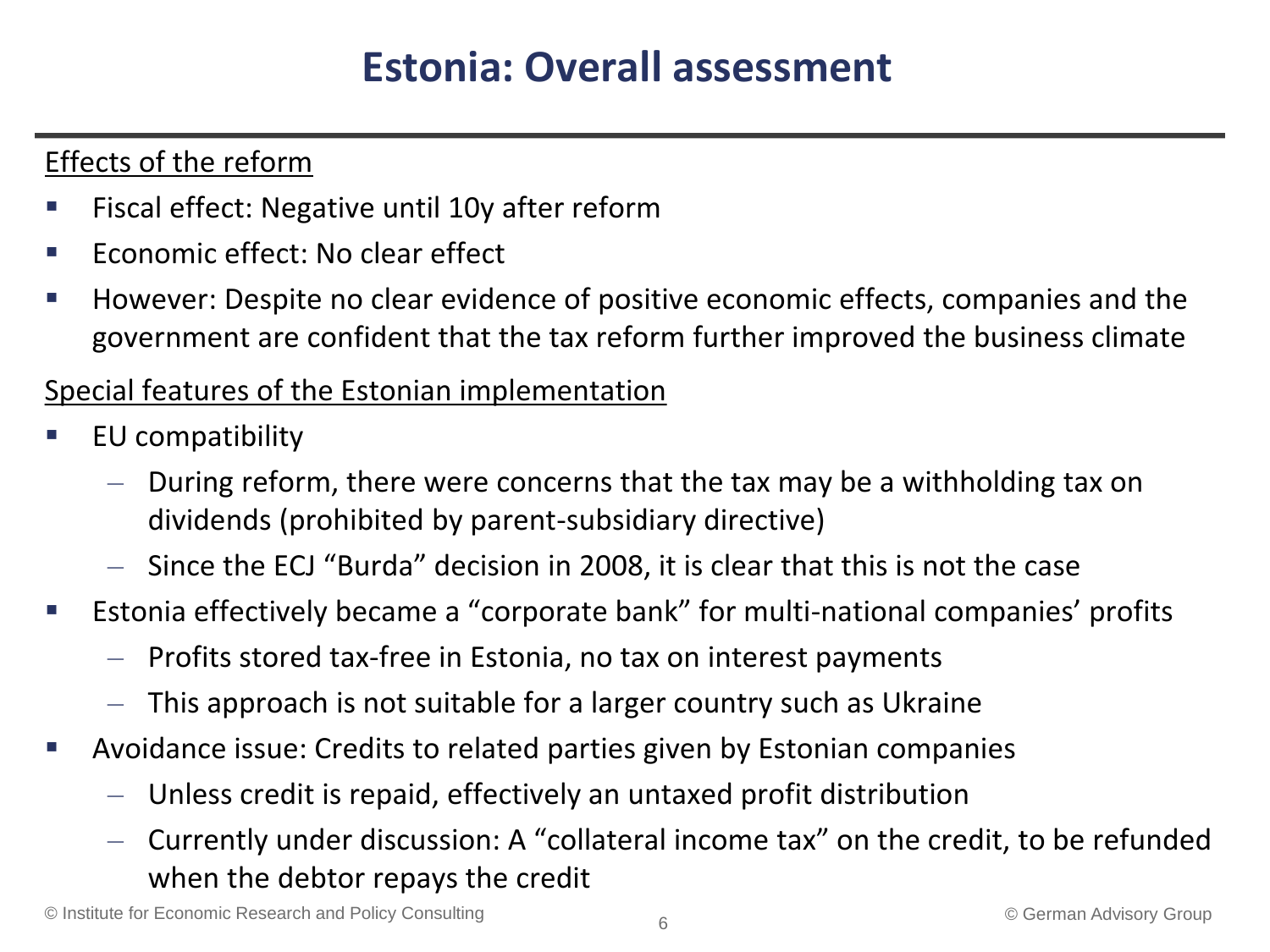## **Macedonia: Tax reform as a temporary measure**

#### **History**

- Macedonia introduced temporary tax on distributed profits in 2009 to revive growth
- Returned to old CPT system in 2014 in order to increase fiscal revenues again

### Motivation

- Counteracting the effects of the global economic downturn in 2008/2009
- Attracting investment by a business-friendly corporate tax

- Tax rate of 10%
- Tax base: Dividends paid by resident companies to non-resident companies or individual shareholders, disbursements equalized with profit distributions
- Thin capitalisation and transfer pricing rules were in place
- **Profit distributions declared and taxed immediately**
- Annual tax returns in addition, declaring taxable, non-deductible items such as interest subject to thin cap., transfer pricing adjustments, non-business expenditures
- Exempted from tax: SMEs below annual turnover of MKD 6 m (EUR 97,500) subject to a simplified tax system, companies operating in free industrial zones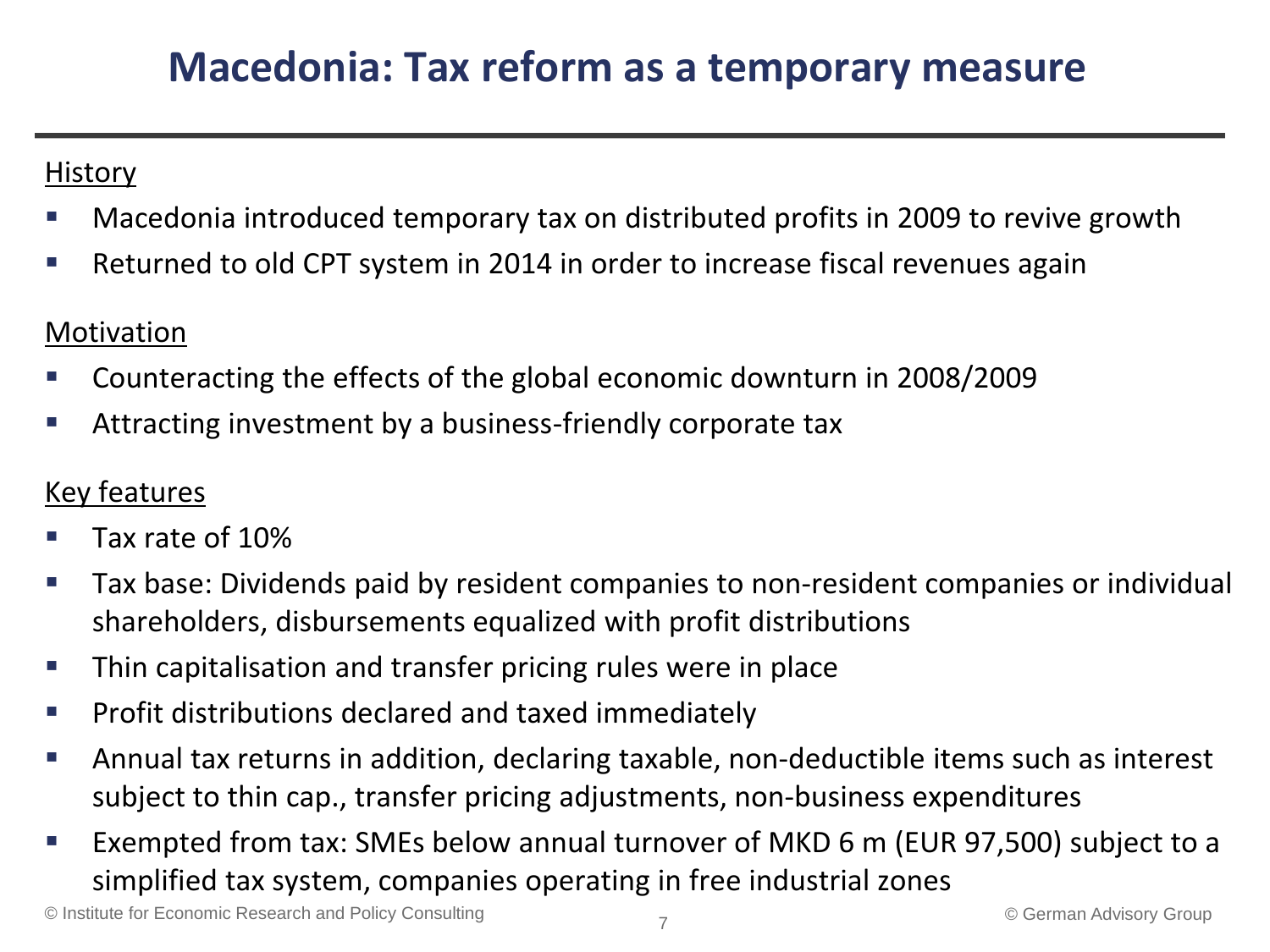## **Macedonia: Fiscal impact**



- Fiscal contribution almost halved from 8.6% to 4.4% in the 2009
- Partly due to economic downturn in 2008, but GDP recovered in 2009 and corporate tax revenues performed better in neighbouring countries
- **IF Increasing fiscal revenues was main motivation for reversing reform in 2014**
- **Clearly negative fiscal effect of reform**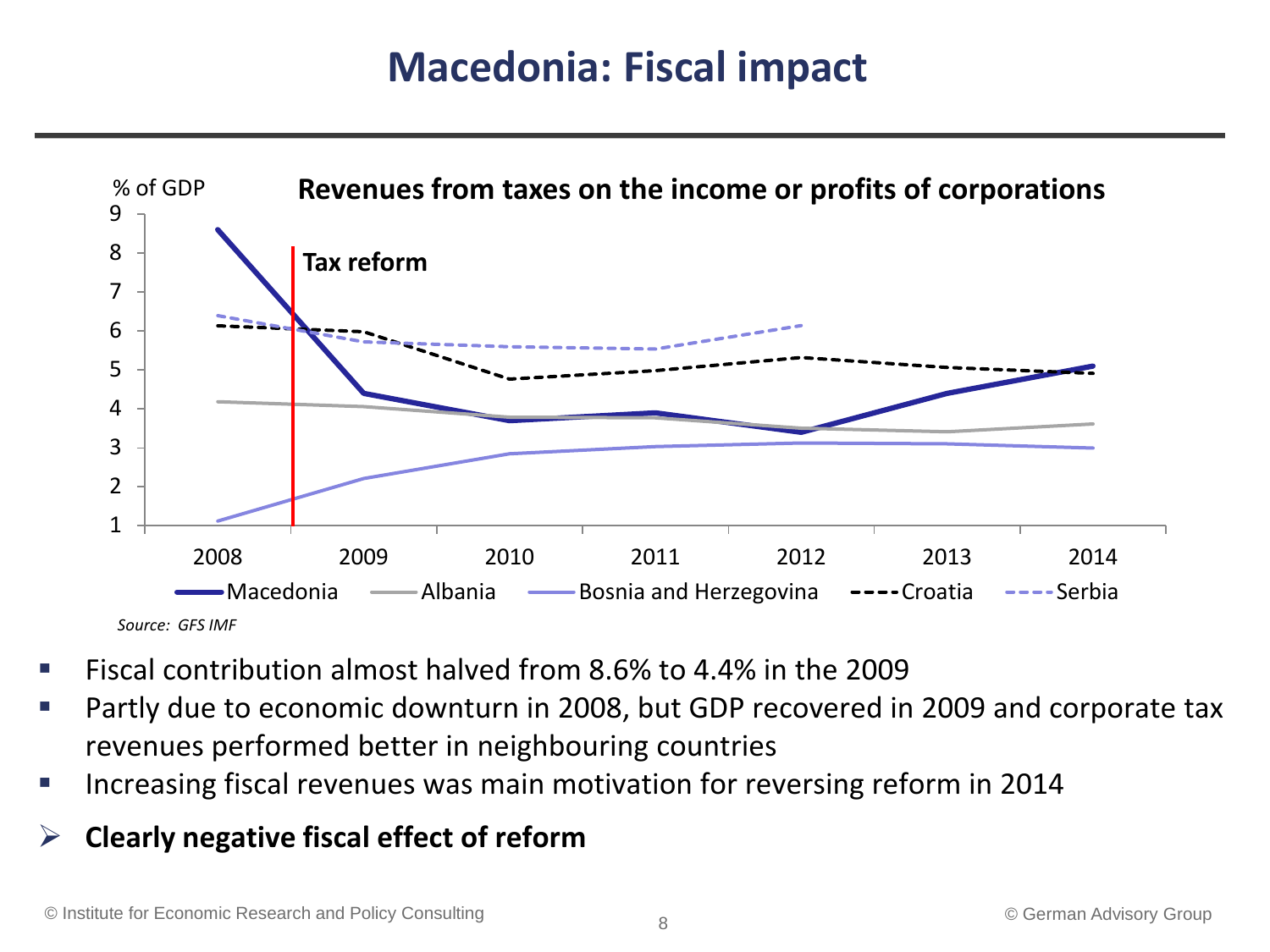# **Macedonia: Economic impact**



*Source: World Economic Outlook database, April 2017*



# GDP

- Economic growth of Macedonia between 2008 and 2010 was very similar with benchmark countries in region
- Quicker growth of Macedonia and Albania after 2010
- Experts attribute growth to other factors as corporate tax pre- and post-reform was too low to be a significant factor

#### Investments

- Business representatives claimed the new system was good for investments by improving their liquidity
- **Investments in Macedonia outperformed** other countries in the region
- **Tax however only one factor for this (also** other pro-business reforms)
- **Potentially positive effect on long-term growth through investments**
- **But tax reform only one of multiple factors**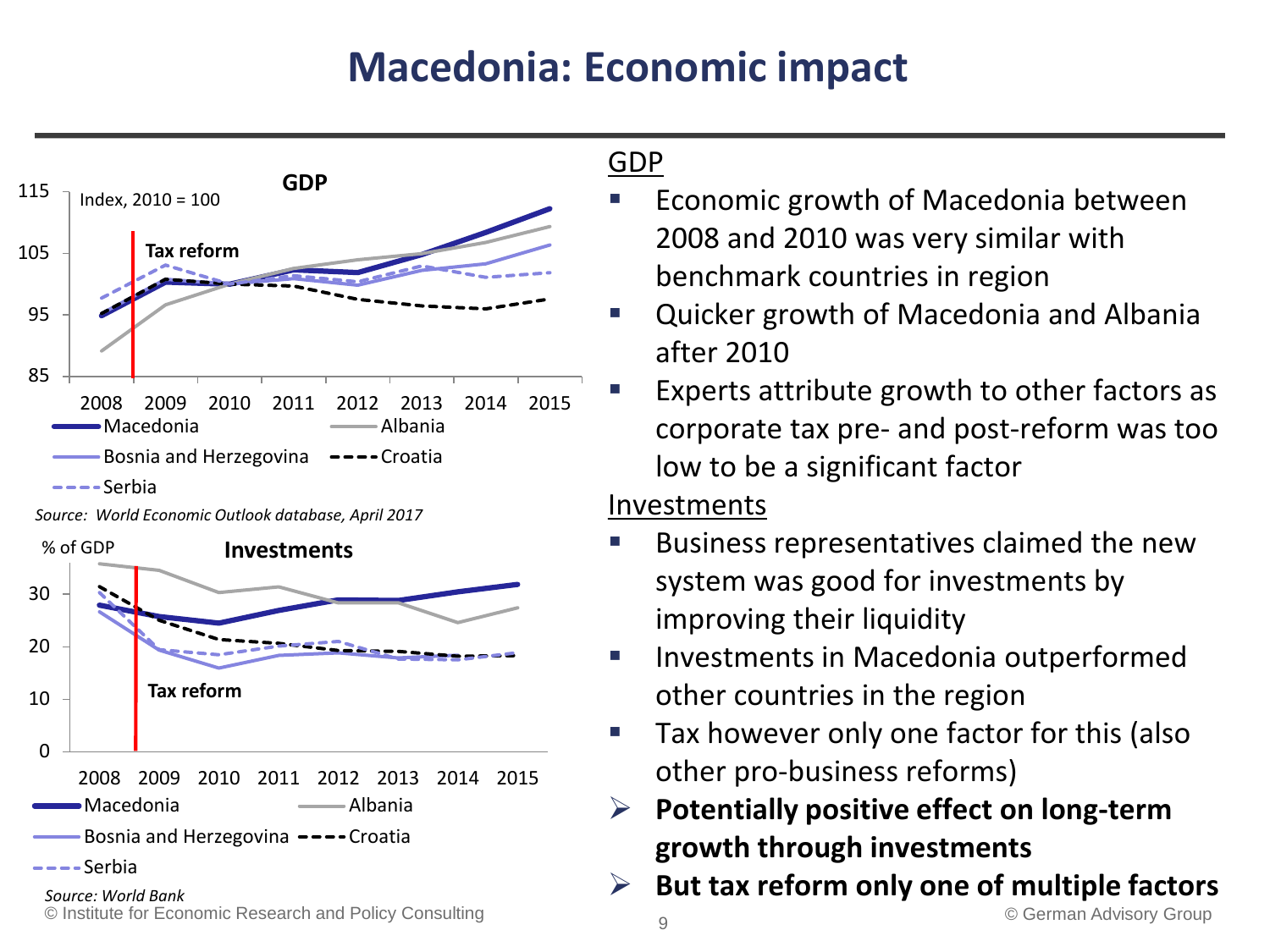## Effects of the reform

- Fiscal effect: Sharply negative, halved contribution of corporate tax to fiscal revenues
- Economic effect: Probably positive effect through increased investments
- Business in favour of the reform due to positive effect on their liquidity

### Reasons for reversal

- Economic recovery in 2013 reduced perceived need for additional stimulation
- Negative fiscal effect perceived as stronger than positive effect on investments
- Free industrial zones already existed as a tax incentive and remained
- Conventional CPT was seen to raise chance of gaining EU membership

#### Special features of the Macedonian implementation

- Transition to distributed profit tax : It was hard to establish whether distributed profits had already been taxed under the previous CPT
- Reversal: Although it was planned as a temporary measure only, reversal came unannounced. This created problems for companies' tax and financial planning
- Temporary nature of distributed profit tax gave rise to possibilities for tax avoidance: Wait with profit distribution until return to CPT (also reason for unannounced reversal)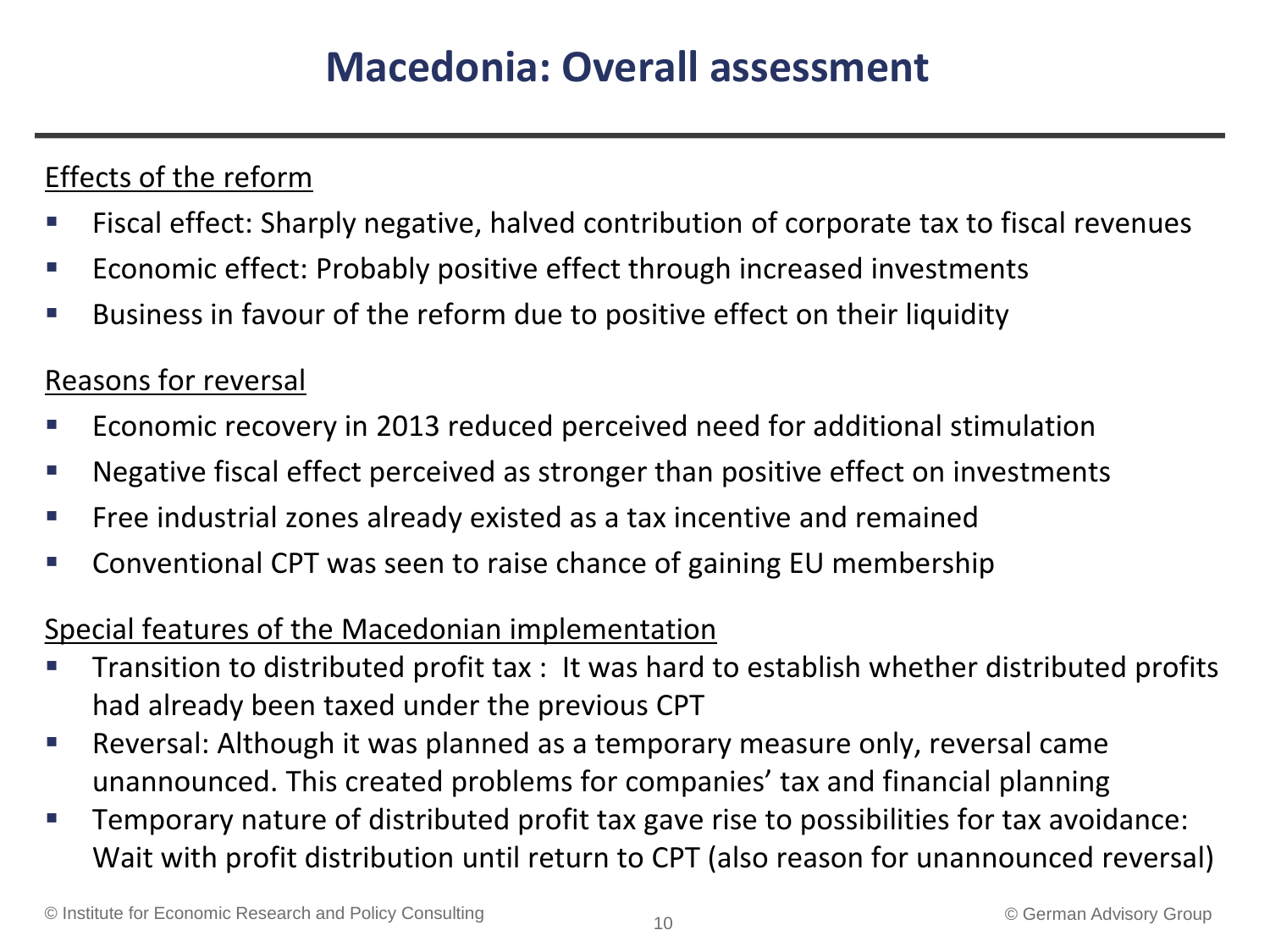# **Moldova: Zero-rate CPT for reinvested profits**

#### **History**

- CPT rate for reinvested profits was set to 0% in 2007 in context of wider reform
- This implied *technically* a CPT system, but due to zero rate on reinvested profits, it is *economically* a highly similar tax base as in a distributed profit tax system
- In 2012, CPT rate for reinvested profits was raised to 12%
- Hence an economically similar (CPT) system to an ECT between 2008 and 2011

### Motivation

- Increase attractiveness of Moldova for foreign investors
- Together with other tax reform measures, de-shadow the economy
- Also domestic, purely political motivations involved (reduce tax revenue for Chisinau local government)

- Technically, Moldova still operated a CPT with a 15% rate
- **Example 2** Economic equivalence with distributed profit tax as reinvested profits no longer taxed, hence a tax incentive for equity financing of investments
- No simplification of administrative procedures: Companies still had to provide IFRSbased annual tax statements with all the consequent compliance cost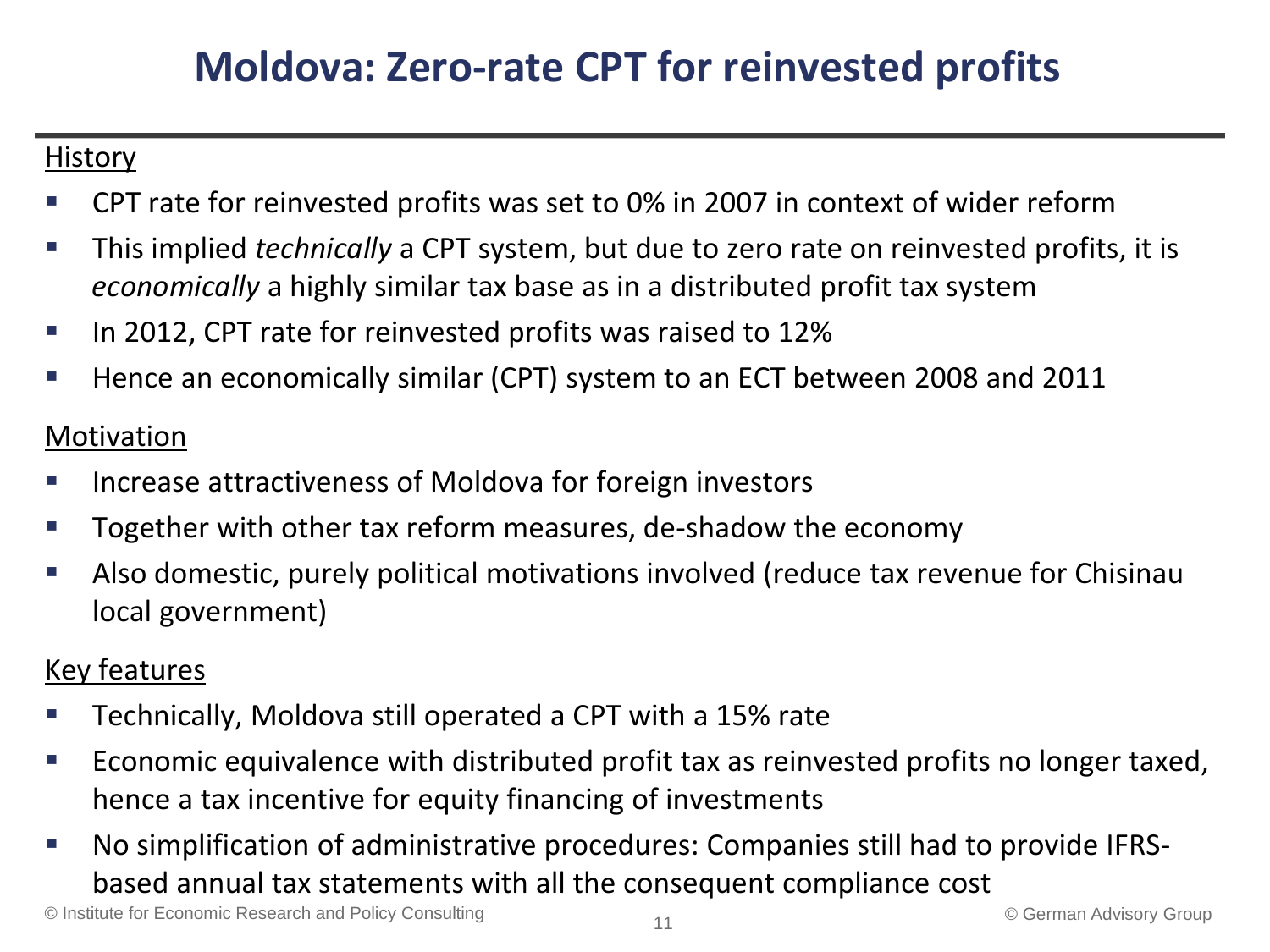# **Moldova: Fiscal impact**



#### Fiscal effect:

- **Fiscal contribution of CPT collapsed** from 2.8% to 1.1% of GDP in 2008
- In context of general deterioration due to global economic downturn
- **Fiscal contribution of CPT recovered** when zero rate was abolished 2012

## Indirect effect through fines and penalties:

- **Unexpected sharp fiscal effect and** general economic deterioration led to sharp deficit increase
- **Tausende** Consequence: Revenue service tried "plugging the hole" by increasing the volume of fines and penalties levied
- Completely counteracted desired effect on investment attractiveness
- © Institute for Economic Research and Policy Consulting © German Advisory Group **Negative fiscal effect led to increased fines, worsened investment climate**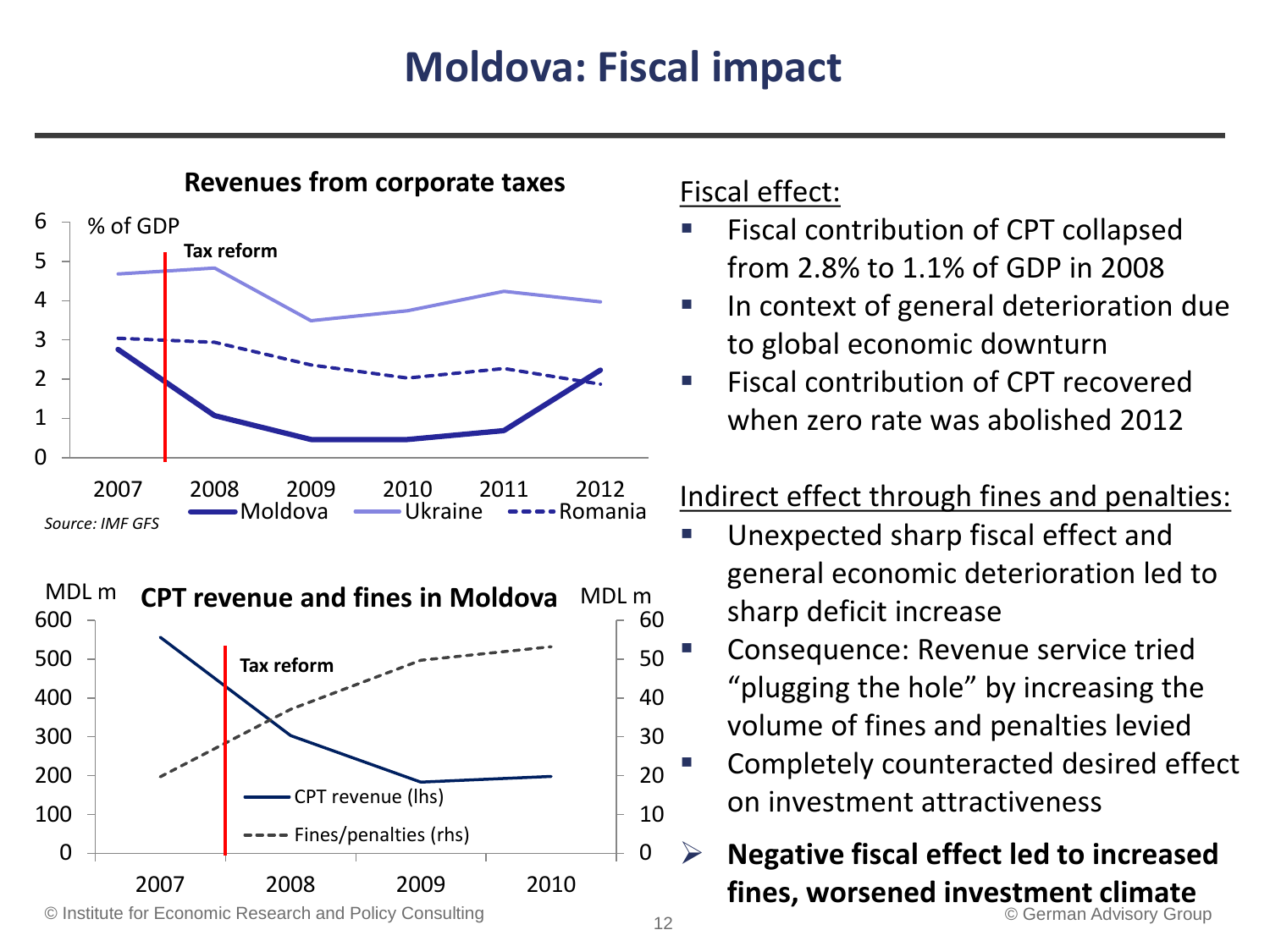# **Moldova: Economic impact**





#### GDP

- No difference between development of Moldova and Romania until 2010
- Stronger growth than Romania in 2011, but similar with Ukraine

#### Investments

- Sharp downturn of investments in 2009 after introduction of zero rate
- Decrease of investments in 2009 mainly due to global economic crisis
- After 2009 no improvement of investments visible
- Probably due to high compliance cost with Revenue Service (fines etc.)

## **No positive investment or GDP effect Increased fines deteriorated investment climate**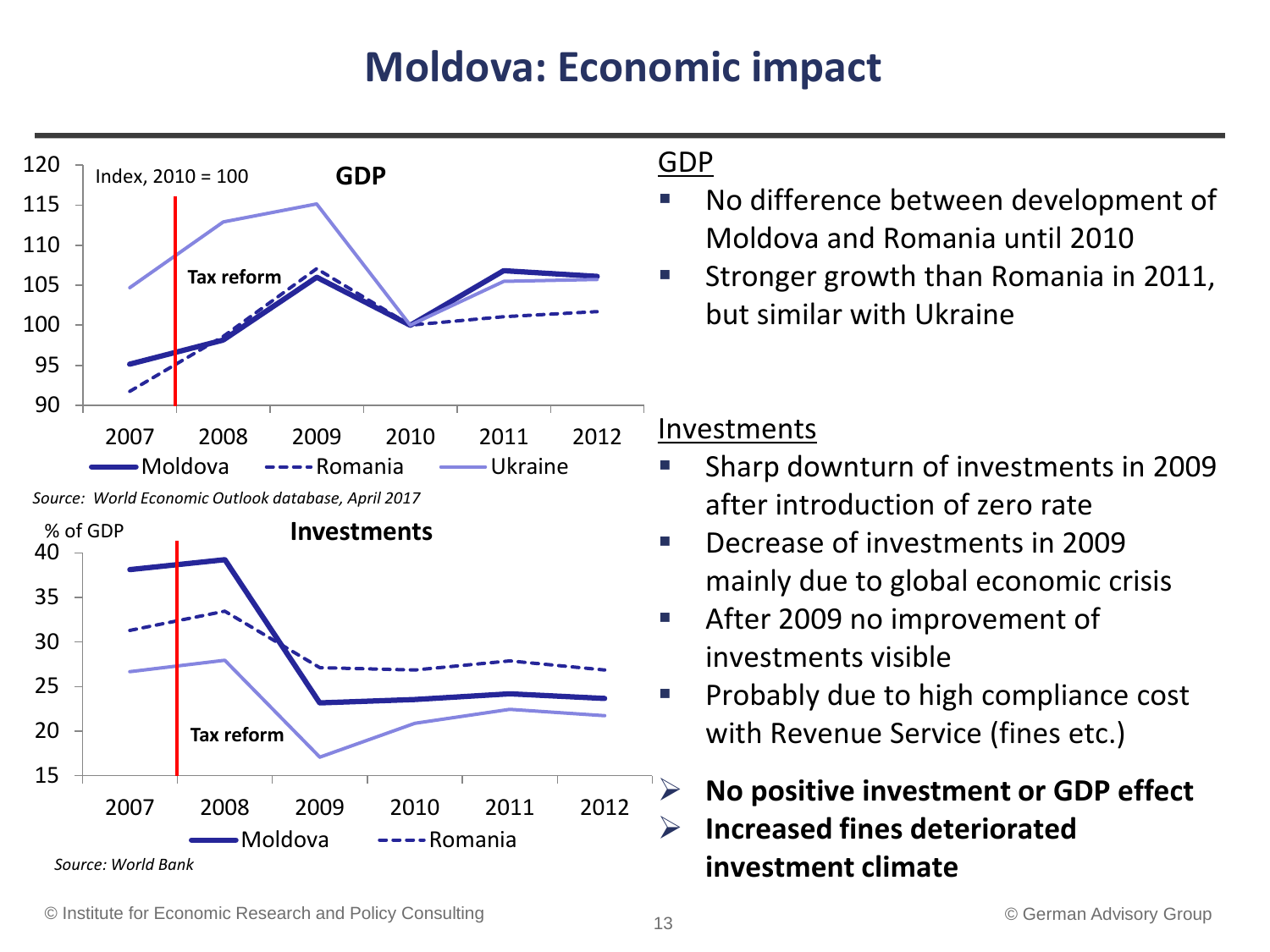### Effects of the reform

- Fiscal effect: Sharply negative effect of zero rate on top of deterioration during global economic crisis in 2008 led to large pressure on revenue service to increase revenues. In consequence, fines and penalties were levied heavily on companies
- Economic effect: No positive effect, as investment climate deteriorated due to the activities of the revenue service

#### Assessment

- In balance, a highly counterproductive measure as fiscal revenues were lost without any positive impact on the economy
- Highlights need for solid budget planning in the context of an envisaged ECT reform
- **If all implementing a "surrogate tax on distributed profits" through a zero CPT rate on** reinvested profits implies that no administrative facilitation arises: IFRS-based tax statements remain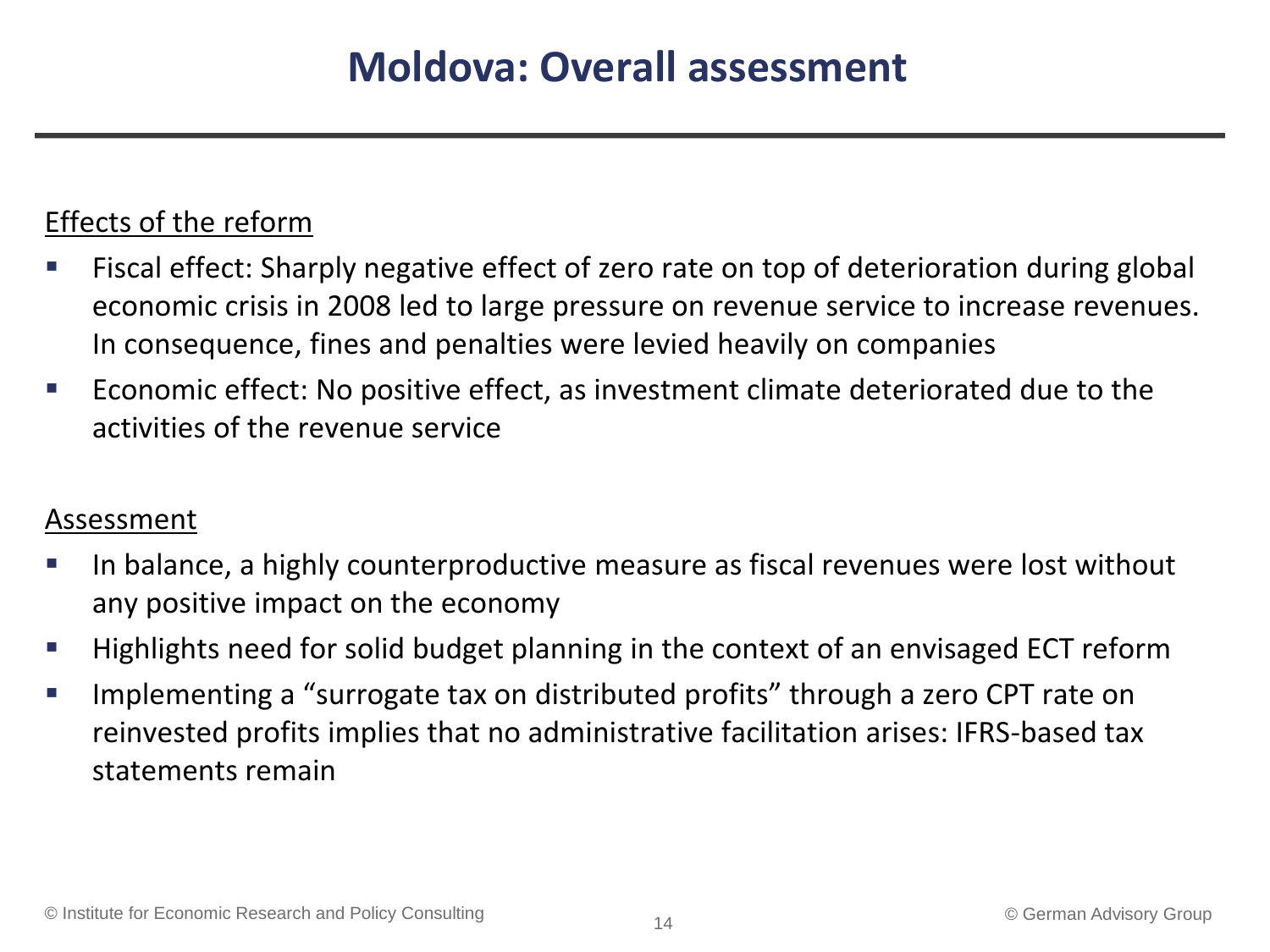# **Georgia: Recent introduction of tax on distributed profits**

### **History**

- Tax on distributed profits was introduced in January 2017
- Only partial tax reform: Financial institutions/companies excluded, remain on CPT for now

### Motivation

- Improving the investment climate and increasing investments in Georgia
- Tax reform in context of wider measures aimed at improving infrastructure and business climate in Georgia

- Applies to resident companies and permanent establishments
- **Tax rate remains at 15% as for previous CPT**
- Tax base: Distributed profits, equated payments (non-business expenditures etc.)
- Arm's length principle for transactions with related parties First results
- Business representatives welcomed the new tax
- Although many stakeholders had large reservations due to possible negative fiscal effects, first quarter revenues from new tax were higher than expected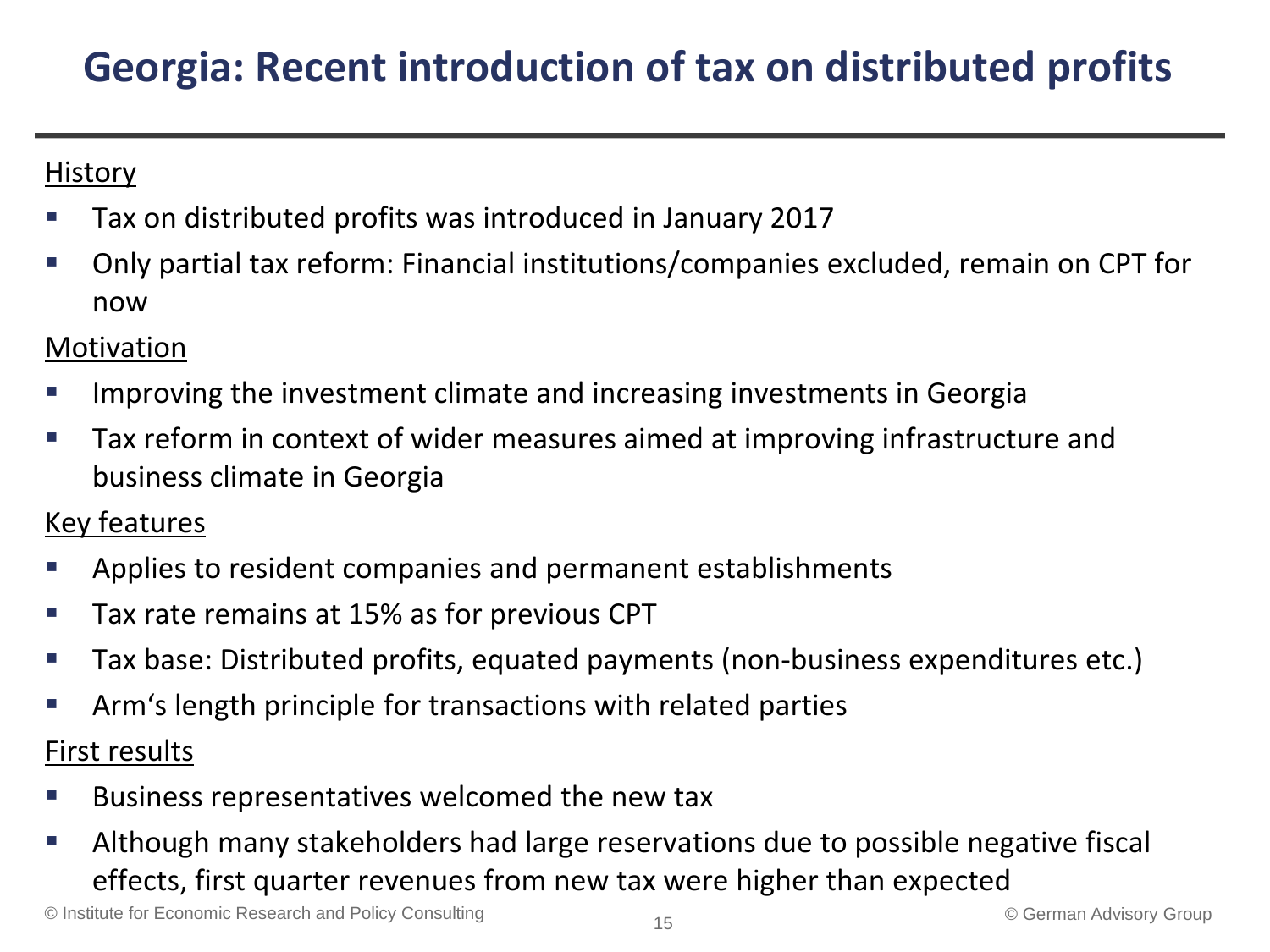# **Policy implications for Ukraine**

### Implications on whether tax on distributed profits should be introduced

- Distributed profit tax generally linked to at least short-term fiscal losses
- **Unclear evidence on effect on economic growth**
- $\triangleright$  International experience indicates that limited economic gains from distributed profit tax introduction may not justify the fiscal losses incurred

## Policy implications in case of introduction of a distributed profit tax

- Moldovan experience highlights need for solid budgetary planning to account for fiscal revenue losses in the first years
- Necessity for clear and easy to enforce rules on taxation of profits already taxed under previous CPT regime
- A zero rate for reinvested profits as in Moldova instead of a full tax reform will lead to negative fiscal effects without simplifying tax administration
- Distributed profit tax not suitable as a temporary measure as this sets an incentive for not distributing profits while tax on distributed profits in place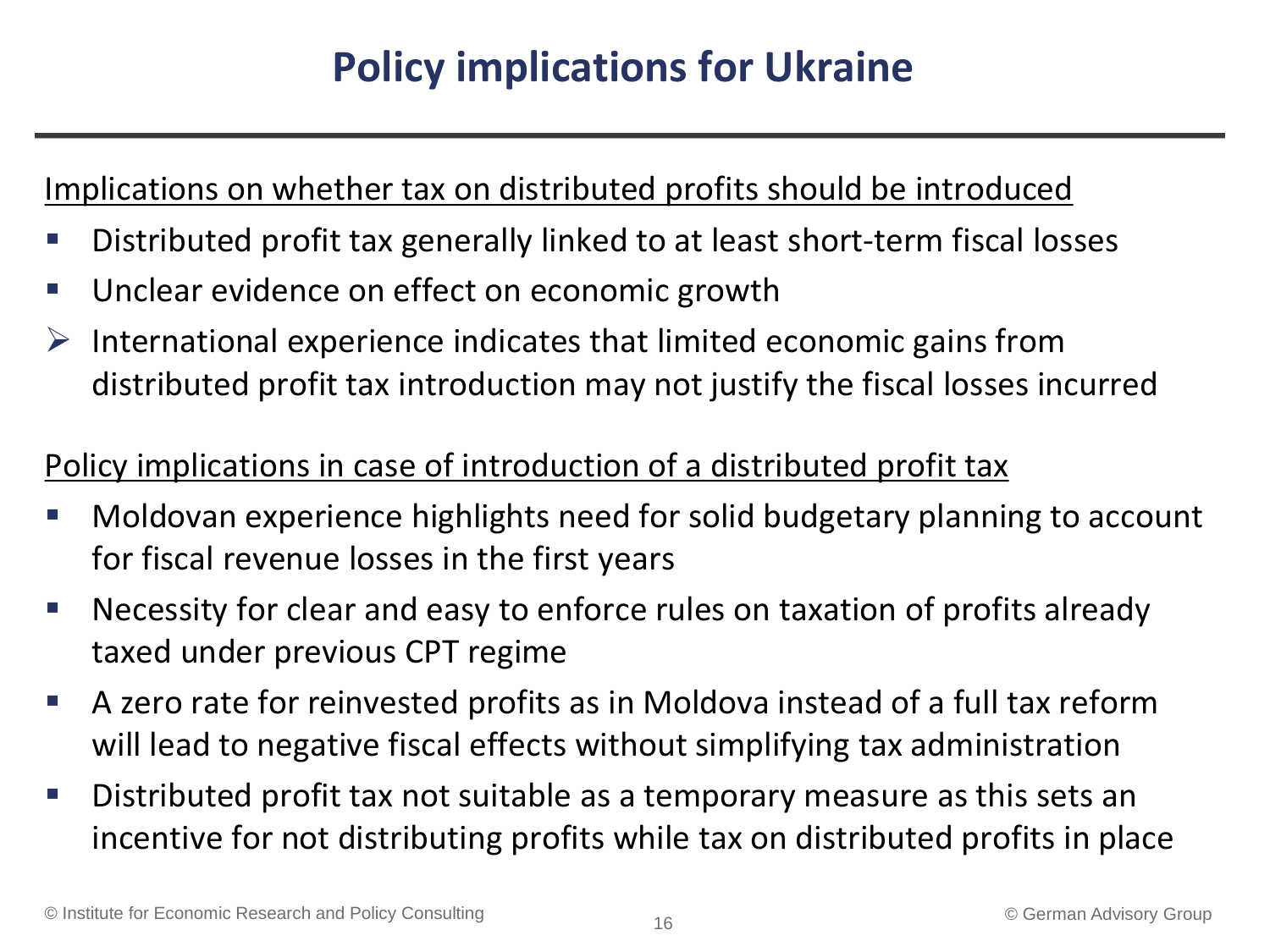



**David Saha**

saha@berlin-economics.com

**Oleksandra Betliy** betliy@ier.kiev.ua

German Advisory Group c/o BE Berlin Economics GmbH Schillerstraße 59, D-10627 Berlin Tel: +49 30 / 20 61 34 64 0 www.beratergruppe-ukraine.de Twitter: @BerlinEconomics Facebook: @BE.Berlin.Economics



#### Europe and External **Economic Policy**

The German Advisory Group with the Ukrainian Government